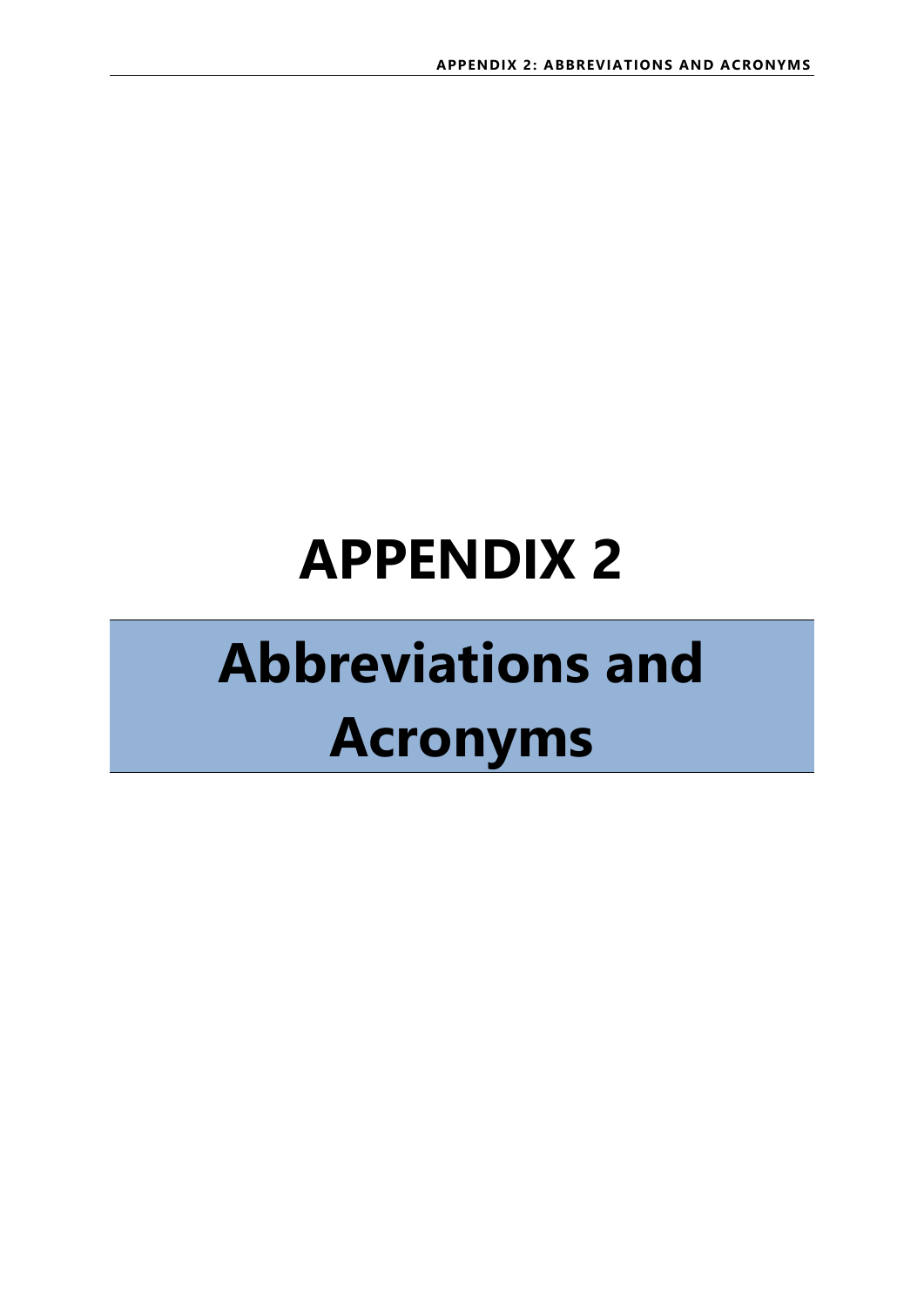| Acronym                 | <b>Explanation</b>                                                                                 |
|-------------------------|----------------------------------------------------------------------------------------------------|
| <b>ADE</b>              | <b>Aquifer Dependent Ecosystem</b>                                                                 |
| <b>AGA</b>              | Astronomy Geographic Advantage Act                                                                 |
| <b>AIDS</b>             | Acquired immune deficiency syndrome                                                                |
| <b>AQ</b>               | Air quality                                                                                        |
| <b>ARC</b>              | <b>Agricultural Research Council</b>                                                               |
| <b>ATV</b>              | All-terrain vehicle                                                                                |
| AU                      | <b>Astronomical Unit</b>                                                                           |
| <b>BAU</b>              | 'Business-as-usual'                                                                                |
| <b>BCF</b>              | <b>Billion</b> cubic feet                                                                          |
| <b>BGG</b>              | <b>Burial Grounds and Graves</b>                                                                   |
| <b>BOD</b>              | <b>Burden of Disease</b>                                                                           |
| <b>BPG</b>              | <b>Best Practice Guideline</b>                                                                     |
| Bq/L                    | Becquerel per litre                                                                                |
| <b>BTEX</b>             | Benzene, toluene, ethylbenzene, and xylene                                                         |
| <b>CARA</b>             | <b>Conservation of Agricultural Resources Act</b>                                                  |
| <b>CBA</b>              | <b>Critical Biodiversity Area</b>                                                                  |
| <b>CBD</b>              | Convention on Biological Diversity                                                                 |
| <b>CBER</b>             | Centre for Business and Economic Research                                                          |
| <b>CCGT</b>             | Combined Cycle Gas Turbine                                                                         |
| <b>CCS</b>              | carbon capture and storage                                                                         |
| <b>CEAM</b>             | <b>Cumulative Effects Assessment and Management</b>                                                |
| <b>CFB</b>              | Cape Fold Belt                                                                                     |
| <b>CGE</b>              | Computable general equilibrium                                                                     |
| <b>CGS</b>              | Council for Geoscience                                                                             |
| CH <sub>4</sub>         | Methane                                                                                            |
| CI                      | <b>Conservation Index</b>                                                                          |
| <b>CIMERA</b>           | Centre of Excellence for Integrated Mineral and Energy Resource Analysis<br>(a DST - NRF facility) |
| <b>CISPR</b>            | Comité International Spécial des Perturbations Radioélectriques                                    |
| $\rm cm$                | centimetre                                                                                         |
| $\text{cm}^3/\text{kg}$ | cubic centimetre per kilogram                                                                      |
| CO                      | Carbon monoxide                                                                                    |
| CO <sub>2</sub>         | Carbon dioxide                                                                                     |
| COC                     | Chain of custody                                                                                   |
| <b>CRG</b>              | <b>Community Reference Group</b>                                                                   |
| <b>CSIR</b>             | Council for Scientific and Industrial Research                                                     |
| <b>CSR</b>              | Corporate social responsibility                                                                    |
| <b>CTL</b>              | Coal-to-Liquid                                                                                     |
| <b>DALY</b>             | Disability Adjusted Life Year                                                                      |
| dB                      | Decibel                                                                                            |
| dBA                     | A-weighted decibel                                                                                 |
| <b>DEA</b>              | Department of Environmental Affairs                                                                |
| DI                      | Degradation Index                                                                                  |
| <b>DM</b>               | <b>District Municipality</b>                                                                       |
| <b>DMR</b>              | Department of Minerals and Energy                                                                  |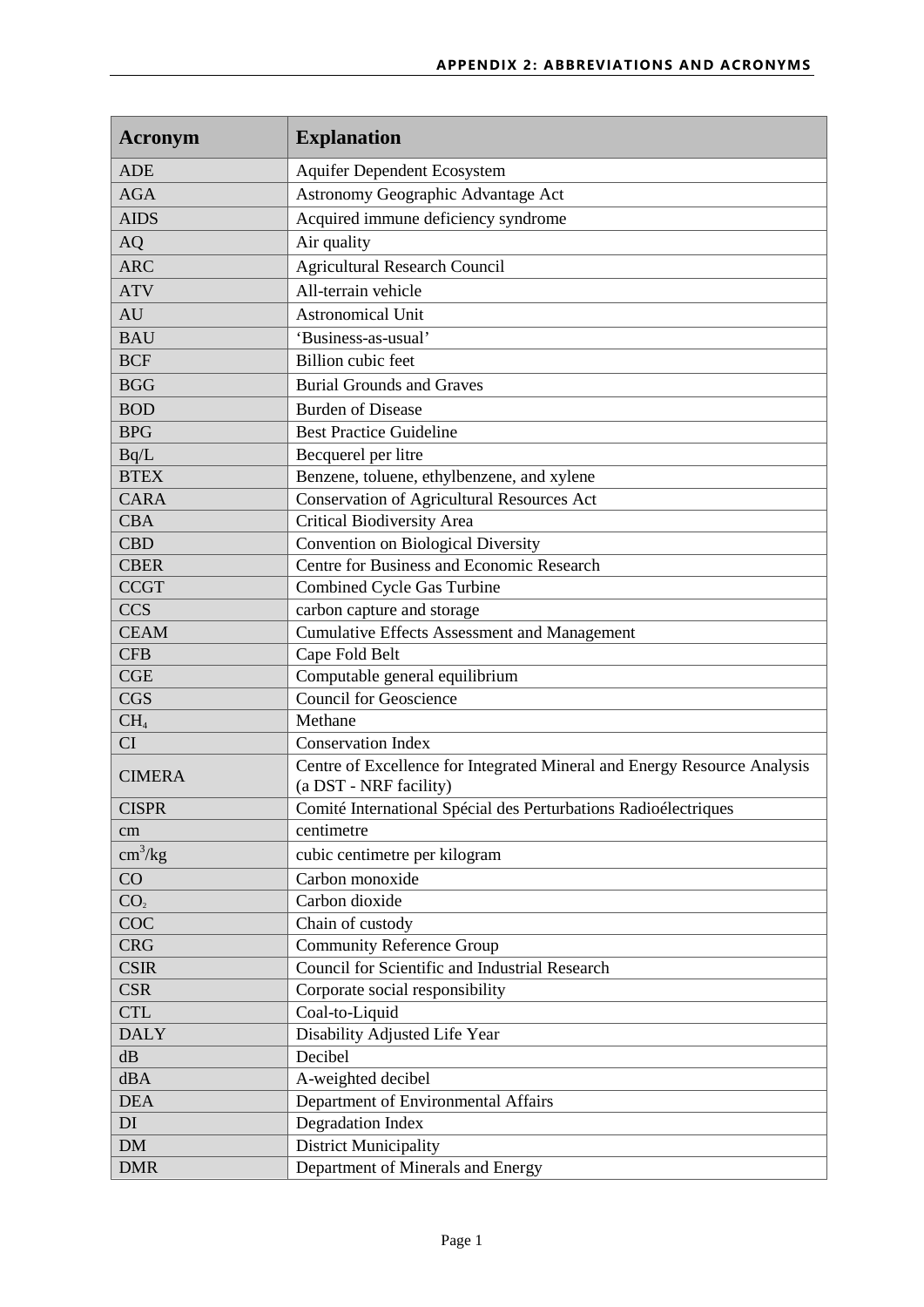| Acronym       | <b>Explanation</b>                                   |
|---------------|------------------------------------------------------|
| <b>DMR</b>    | Department of Mineral Resources                      |
| <b>DO</b>     | Dissolved Oxygen                                     |
| <b>DoE</b>    | Department of Energy                                 |
| <b>DPME</b>   | Department of Performance Monitoring and Evaluation  |
| <b>DST</b>    | Department of Science and Technology                 |
| <b>DTI</b>    | Department of Trade and Industry                     |
| <b>DWA</b>    | Department of Water Affairs                          |
| <b>DWAF</b>   | Department of Water Affairs and Forestry             |
| <b>DWS</b>    | Department of Water and Sanitation                   |
| E&P           | Exploration & Production                             |
| EA            | <b>Environmental Authorisation</b>                   |
| EC            | electrical conductivity                              |
| <b>ECO</b>    | <b>Environmental Control Officer</b>                 |
| <b>ECPHRA</b> | Eastern Cape Provincial Heritage Resources Authority |
| <b>EDC</b>    | Endocrine disruptor chemical                         |
| <b>EGS</b>    | <b>Enhanced Geothermal System</b>                    |
| <b>EIA</b>    | <b>Environmental Impact Assessment</b>               |
| <b>EMC</b>    | Electromagnetic compatibility                        |
| <b>EMI</b>    | Electromagnetic interference                         |
| <b>EMP</b>    | <b>Environmental Management Plan</b>                 |
| <b>EMPr</b>   | <b>Environmental Management Programme</b>            |
| <b>EPA</b>    | <b>Environmental Protection Agency</b>               |
| <b>EPWP</b>   | <b>Expanded Public Works Programme</b>               |
| <b>ESA</b>    | Early Stone Age                                      |
| <b>ESA</b>    | <b>Ecological Support Area</b>                       |
| <b>EUR</b>    | estimated ultimate recovery                          |
| <b>FAO</b>    | Food and Agriculture Organisation                    |
| <b>FEPA</b>   | Freshwater Ecosystem Priority Area                   |
| <b>FOD</b>    | <b>First Order Draft</b>                             |
| <b>FOD</b>    | First Order Draft                                    |
| <b>FRAI</b>   | Fish Response Assessment Index                       |
| ft            | Feet                                                 |
| g             | gram                                                 |
| <b>GA</b>     | <b>General Authorization</b>                         |
| <b>GAI</b>    | Geomorphology Assessment Index                       |
| <b>GCCA</b>   | <b>Generation Capacity Connection Assessment</b>     |
| <b>GCM</b>    | <b>Global Climate Model</b>                          |
| <b>GDP</b>    | <b>Gross Domestic Product</b>                        |
| <b>GE</b>     | <b>Great Escarpment</b>                              |
| <b>GHG</b>    | Greenhouse Gas                                       |
| GHz           | Gigahertz                                            |
| GJ            | Gigajoule                                            |
| <b>GRAII</b>  | <b>Groundwater Resource Assessment II</b>            |
| <b>GSM</b>    | Global System for Mobile communication               |
| <b>GTL</b>    | Gas-to-Liquid                                        |
| <b>GTP</b>    | Gas-to-Power                                         |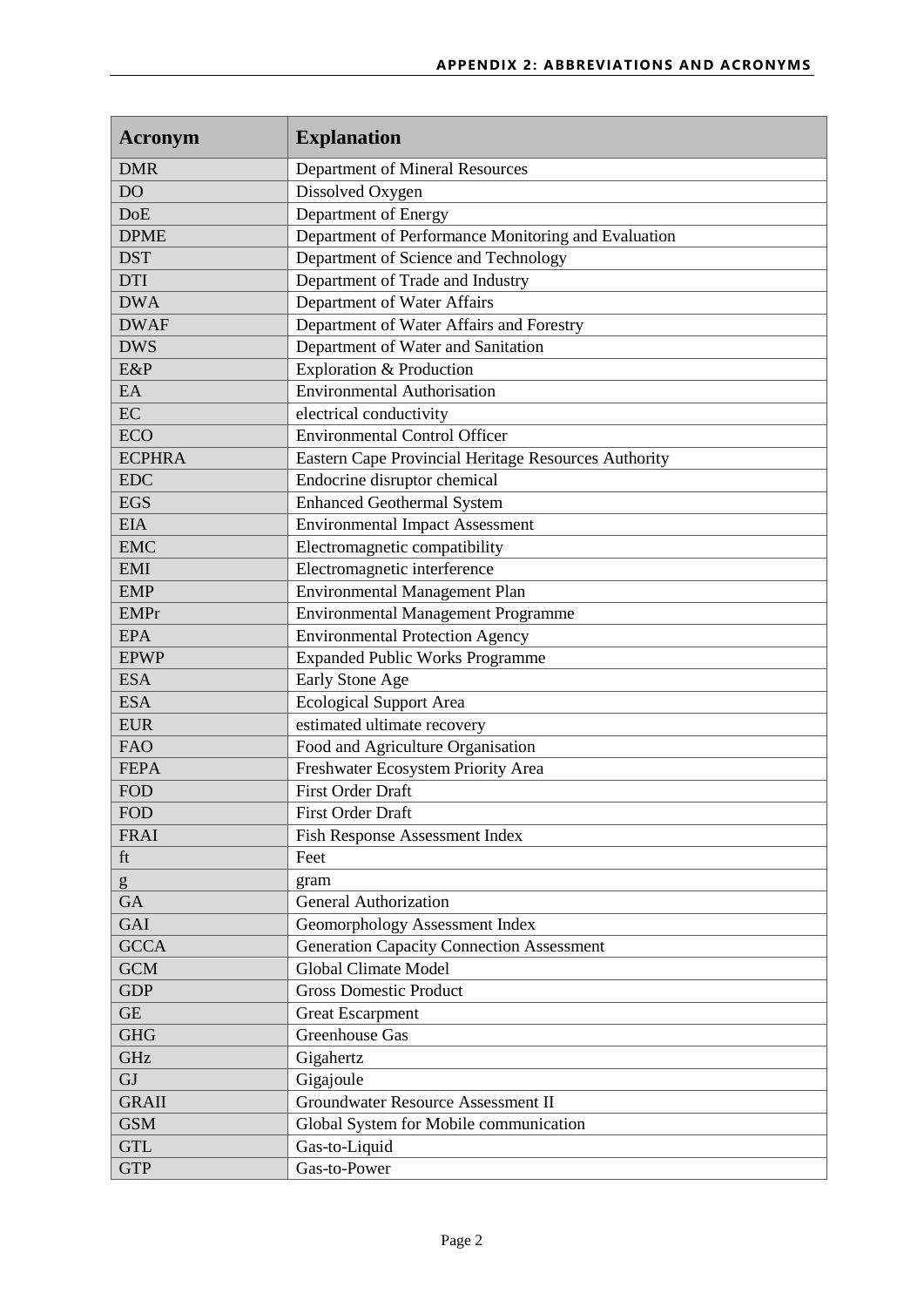| Acronym                | <b>Explanation</b>                                 |
|------------------------|----------------------------------------------------|
| <b>GUMP</b>            | <b>Gas Utilisation Master Plan</b>                 |
| <b>GVA</b>             | Gross value added                                  |
| <b>GW</b>              | Gigawatt                                           |
| GWh                    | Gigawatt hour                                      |
| <b>GWP</b>             | Global warming potential                           |
| H                      | High                                               |
| $H_2S$                 | Hydrogen sulfide                                   |
| ha                     | hectare                                            |
| HAI                    | Hydrology driver assessment index                  |
| HC                     | Hydrocarbon                                        |
| <b>HCl</b>             | Hydrochloric acid                                  |
| <b>HCS</b>             | Hazardous Chemical Substance                       |
| <b>HDI</b>             | Human Development Index                            |
| HI                     | Hydrological index                                 |
| <b>HIA</b>             | Heritage impact assessment                         |
| <b>HIV</b>             | Human immunodeficiency virus                       |
| <b>HWC</b>             | Heritage Western Cape                              |
| $\mathbf I$            | Intensity                                          |
| <b>IARC</b>            | International Agency for Research on Cancer        |
| <b>ICT</b>             | Information and communications technology          |
| <b>IDP</b>             | <b>Integrated Development Plan</b>                 |
| <b>IDP</b>             | <b>Intensity Data Point</b>                        |
| <b>IEP</b>             | <b>Integrated Energy Plan</b>                      |
| <b>IFC</b>             | <b>International Finance Corporation</b>           |
| <b>IGS</b>             | <b>Institute for Groundwater Studies</b>           |
| <b>IHI</b>             | Index of Habitat Integrity Method                  |
| <b>INDC</b>            | <b>Intended Nationally Determined Contribution</b> |
| $I-O$                  | Input-Output                                       |
| <b>IPAP</b>            | <b>Industrial Policy Action Plan</b>               |
| <b>IPP</b>             | <b>Independent Power Producer</b>                  |
| <b>IRP</b>             | <b>Integrated Resources Plan</b>                   |
| <b>ISWG</b>            | <b>Induced Seismicity Working Group</b>            |
| <b>ITU</b>             | <b>International Telecommunications Union</b>      |
| <b>IUCN</b>            | International Union for Conservation of Nature     |
| <b>KARIN</b>           | Karoo research initiative                          |
| kg                     | kilogram                                           |
| kg/t                   | kilogram per ton                                   |
| km                     | kilometre                                          |
| $km^2$                 | square kilometre                                   |
| kN                     | kiloNewton                                         |
| $\mathbf{k}\mathbf{W}$ | kiloWatt                                           |
| $\mathbf{L}$           | Low or litre                                       |
| L/d                    | litre per day                                      |
| L/s                    | litre per second                                   |
| <b>LADA</b>            | Land Degradation Assessment in Drylands            |
| <b>LCA</b>             | Life-cycle assessment                              |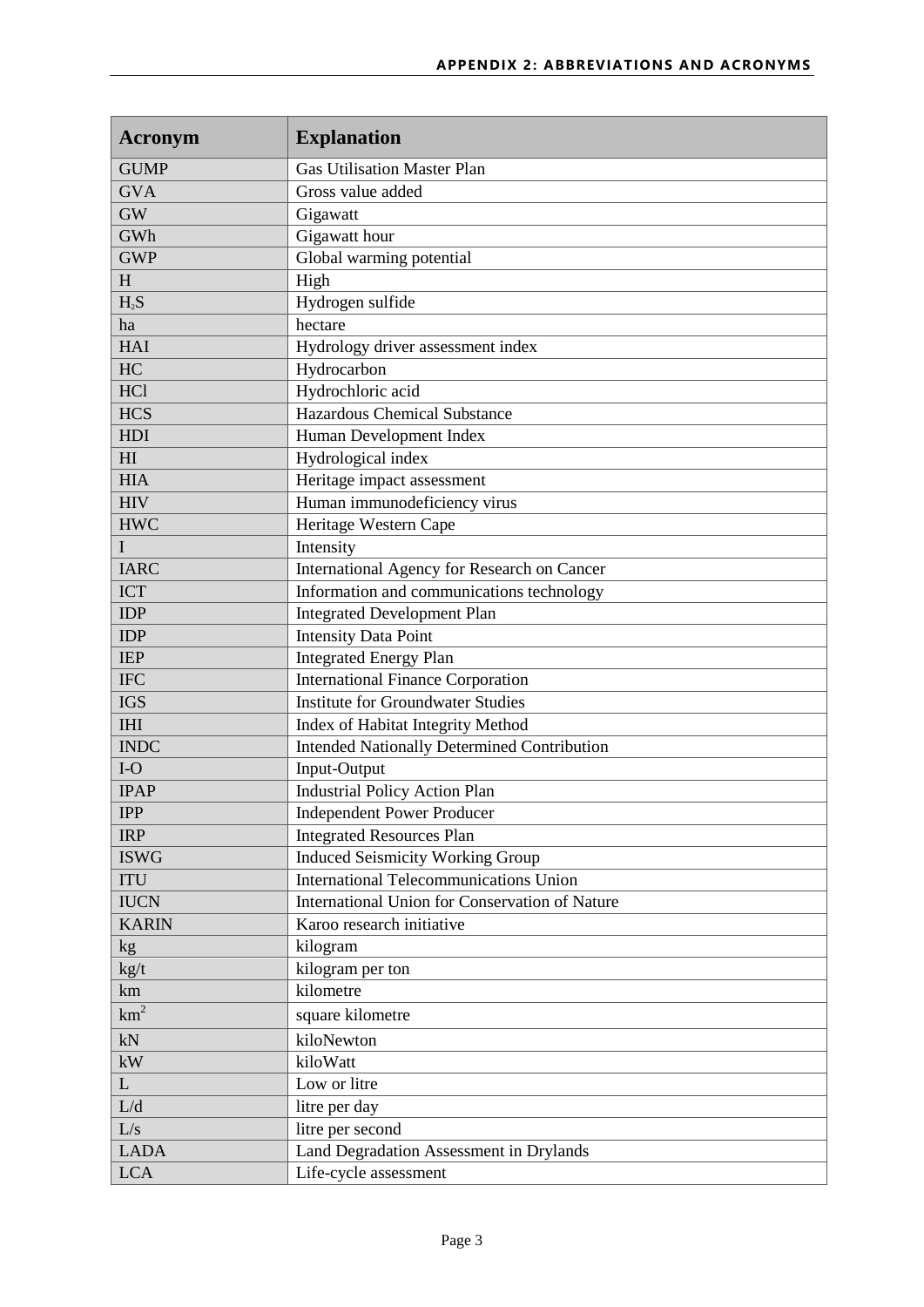| Acronym        | <b>Explanation</b>                              |
|----------------|-------------------------------------------------|
| <b>LED</b>     | <b>Light-Emitting Diode</b>                     |
| LM             | <b>Local Municipality</b>                       |
| <b>LNG</b>     | <b>Liquefied Natural Gas</b>                    |
| <b>LPG</b>     | liquid petroleum gas                            |
| <b>LSA</b>     | Late Stone Age                                  |
| <b>LSRWUA</b>  | Lower Sundays River Water User Association      |
| <b>LSU</b>     | large stock unit                                |
| <b>LUPO</b>    | Land Use Planning Ordinance                     |
| <b>LWD</b>     | logging while drilling                          |
| M              | Medium                                          |
| M              | Magnitude                                       |
| m              | metre                                           |
| m <sup>3</sup> | cubic metre                                     |
| $m^3/a$        | cubic metre per annum                           |
| $m^3/d$        | cubic metre per day                             |
| $m^3/m$        | cubic metre per month                           |
| <b>MAE</b>     | mean annual evaporation                         |
| <b>MAP</b>     | mean annual precipitation                       |
| <b>MAR</b>     | mean annual runoff                              |
| <b>MCDA</b>    | Multiple Criteria Decision Analysis             |
| mg             | milligram                                       |
| mg/L           | milligram per litre                             |
| <b>MHz</b>     | Megahertz                                       |
| <b>MIG</b>     | Municipality Infrastructure Grant               |
| <b>MIRAI</b>   | Macro-invertebrate Response Assessment Index    |
| mm             | millimetre                                      |
| Mmax           | Maximum magnitude                               |
| <b>MMBtu</b>   | Million British Thermal Units                   |
| <b>MMI</b>     | Modified Mercalli Intensity                     |
| Mscf           | Million standard cubic feet                     |
| <b>MOOC</b>    | Massive Open On-line Course                     |
| MPa            | MegaPascal                                      |
| <b>MPRDA</b>   | Mineral and Petroleum Resources Development Act |
| mS/m           | milliSiemens per metre                          |
| <b>MSA</b>     | Middle Stone Age                                |
| <b>MTS</b>     | <b>Main Transmission Substation</b>             |
| <b>MW</b>      | MegaWatt                                        |
| $N_2O$         | Nitrous oxide                                   |
| <b>NAAQS</b>   | National ambient air quality standard           |
| <b>NBKB</b>    | Ngwao-Boswa Ya Kapa Bokoni                      |
| <b>NBSAP</b>   | National Biodiversity Strategy and Action Plan  |
| <b>NCCRWP</b>  | National Climate Change Response White Paper    |
| <b>NCW</b>     | Not Conservation-Worthy                         |
| NDP            | National Development Plan                       |
| <b>NEMA</b>    | National Environmental Management Act           |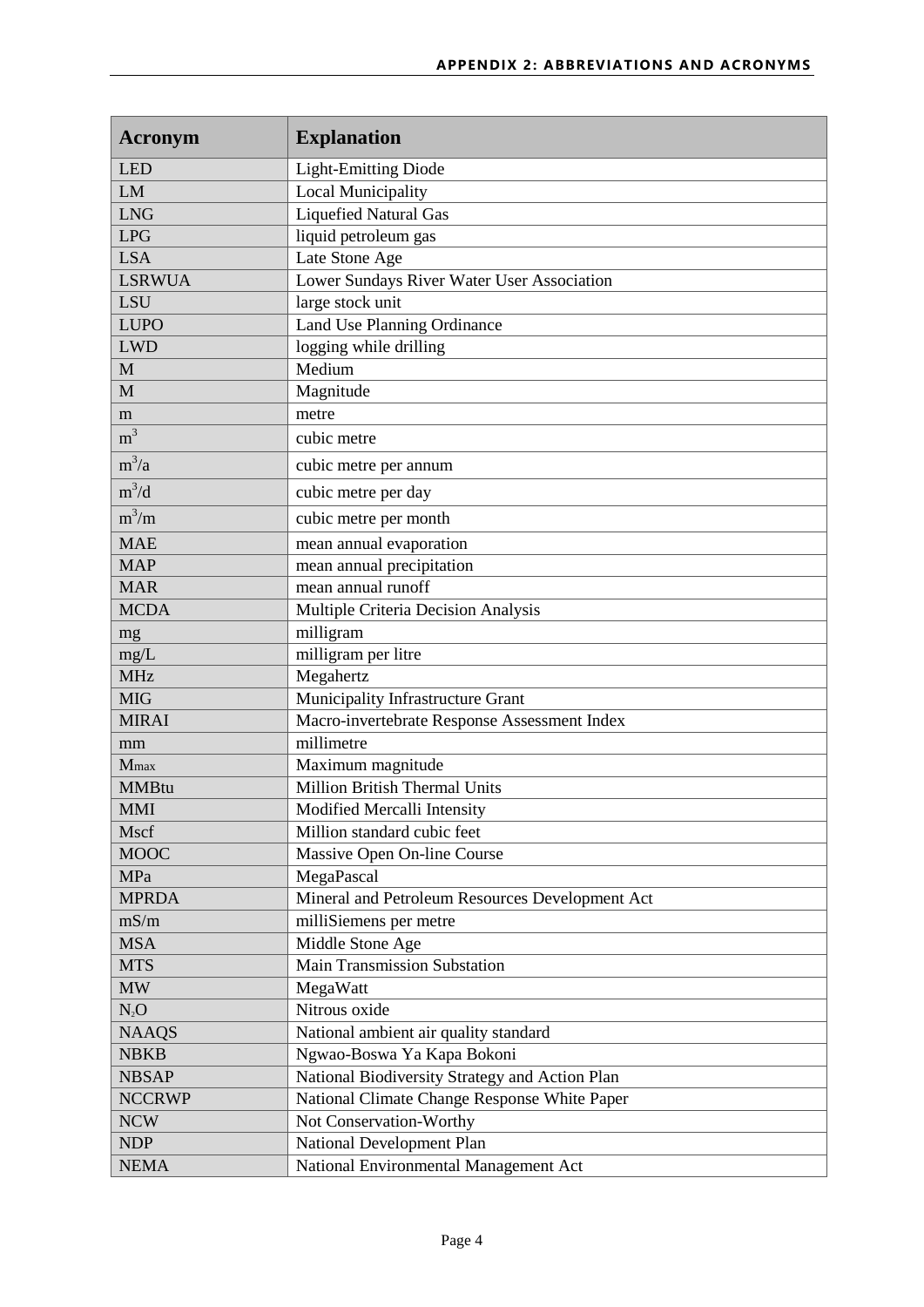| Acronym                | <b>Explanation</b>                                                 |
|------------------------|--------------------------------------------------------------------|
| <b>NEMAQA</b>          | National Environmental Management: Air Quality Act                 |
| <b>NEMWA</b>           | National Environmental Management: Waste Act                       |
| <b>NGI</b>             | National Geo-spatial Information                                   |
| <b>NGO</b>             | Non-Governmental Organisation                                      |
| <b>NGP</b>             | New Growth Path                                                    |
| <b>NHRA</b>            | National Heritage Resources Act                                    |
| <b>NHS</b>             | <b>National Heritage Site</b>                                      |
| <b>NIOSH</b>           | National Institute for Occupational Safety and Health              |
| <b>NMR</b>             | <b>Nuclear Magnetic Resonance</b>                                  |
| <b>NNR</b>             | National Nuclear Regulator                                         |
| <b>NORM</b>            | Naturally occurring radioactive material                           |
| <b>NO<sub>x</sub></b>  | Nitrogen oxides                                                    |
| <b>NO</b> <sub>x</sub> | Mono-nitrogen oxide                                                |
| <b>NPC</b>             | <b>National Planning Commission</b>                                |
| <b>NRF</b>             | <b>National Research Foundation</b>                                |
| <b>NRM</b>             | <b>Natural Resource Management</b>                                 |
| <b>NSW</b>             | <b>New South Wales</b>                                             |
| <b>NWA</b>             | <b>National Water Act</b>                                          |
| <b>NWRS</b>            | <b>National Water Resources Strategy</b>                           |
| <b>OCGT</b>            | Open Cycle Gas Turbine                                             |
| <b>ONPASA</b>          | <b>Onshore Petroleum Association of South Africa</b>               |
| <b>OSHA</b>            | Occupational Safety and Health Administration                      |
| PAI                    | Physico-chemical Driver Assessment Index                           |
| <b>PASA</b>            | Petroleum Agency SA                                                |
| <b>PCG</b>             | Process Custodians Group                                           |
| <b>PEC</b>             | Project Executive Committee                                        |
| <b>PES</b>             | <b>Present Ecological State</b>                                    |
| <b>PGA</b>             | Peak ground acceleration                                           |
| <b>PHMC</b>            | Pennsylvania Historical & Museum Commission                        |
| <b>PHRA</b>            | Provincial Heritage Resources Agencies                             |
| <b>PHS</b>             | Provincial Heritage Site                                           |
| <b>PICC</b>            | Presidential Infrastructure Coordinating Commission                |
| P                      | PetaJoule                                                          |
| <b>PM</b>              | <b>Particulate Matter</b>                                          |
| <b>PPD</b>             | Peak-plateau-decline                                               |
| <b>PPE</b>             | Personal protective equipment                                      |
| <b>PSHA</b>            | Probabilistic seismic hazard assessment                            |
| PV                     | photovoltaic                                                       |
| <b>RCP</b>             | Representative Concentration Pathway                               |
| <b>REIPPPP</b>         | Renewable Energy Independent Power Producers Procurement Programme |
| <b>RFI</b>             | Radio frequency interference                                       |
| <b>RfV</b>             | Reference Value                                                    |
| <b>RHAM</b>            | Rapid Habitat Assessment Method                                    |
| <b>RSA</b>             | Republic of South Africa                                           |
| <b>RV</b>              | <b>Recreational Vehicle</b>                                        |
| <b>SAAO</b>            | South African Astronomical Observatory                             |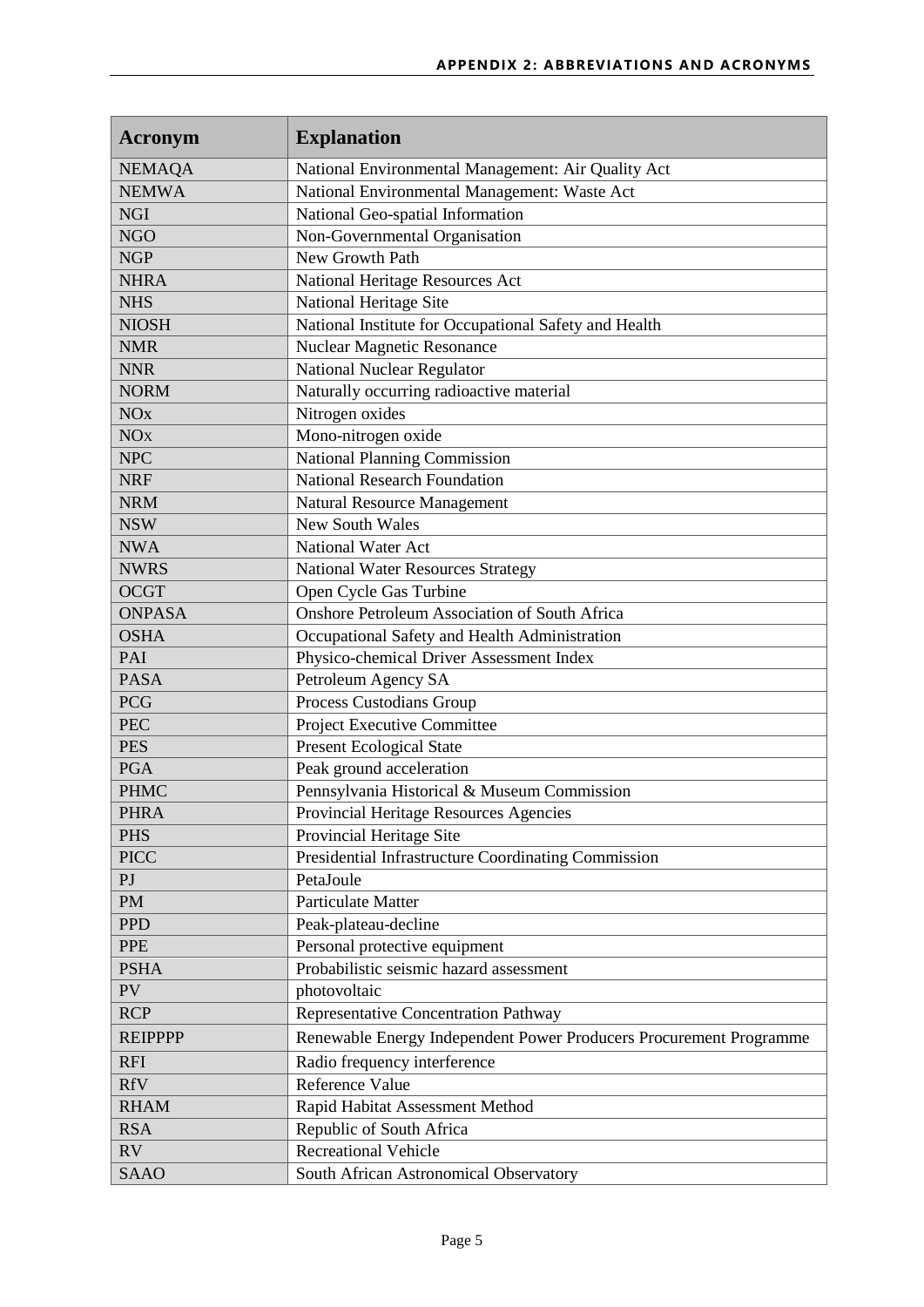| Acronym           | <b>Explanation</b>                                                           |
|-------------------|------------------------------------------------------------------------------|
| <b>SABS</b>       | South African Bureau of Standards                                            |
| <b>SADC</b>       | Southern African Development Community                                       |
| <b>SAHRA</b>      | South African Heritage Resources Agency                                      |
| <b>SAHRIS</b>     | South African Heritage Resources Information System                          |
| <b>SAIAB</b>      | South African Institute for Aquatic Biodiversity                             |
| <b>SALT</b>       | Southern African Large Telescope                                             |
| <b>SANBI</b>      | Southern African National Biodiversity Institute                             |
| <b>SANParks</b>   | <b>South African National Parks</b>                                          |
| <b>SANRAL</b>     | South African National Roads Agency Limited                                  |
| <b>SANS</b>       | South African National Standard                                              |
| <b>SANSN</b>      | South African National Seismograph Network                                   |
| <b>SAR</b>        | Synthetic Aperture Radar                                                     |
| <b>SARAS</b>      | South African Radio Astronomy Service                                        |
| <b>SAWS</b>       | South African Weather Service                                                |
| <b>SCLC</b>       | Southern Cape Land Committee                                                 |
| <b>SDF</b>        | <b>Spatial Development Framework</b>                                         |
| <b>SEA</b>        | <b>Strategic Environmental Assessment</b>                                    |
| <b>SES</b>        | Social-ecological system                                                     |
| <b>SG E&amp;P</b> | shale gas exploration and production                                         |
| <b>SGD</b>        | Shale gas development                                                        |
| <b>SGP</b>        | Strategic Grid Plan                                                          |
| <b>SIA</b>        | Social impact assessment                                                     |
| <b>SIC</b>        | Standard Industry classification                                             |
| <b>SIMP</b>       | Social Impact Management Plan                                                |
| <b>SIP</b>        | <b>Strategic Integrated Project</b>                                          |
| <b>SIRT</b>       | single industry resource town                                                |
|                   | <b>Square Kilometre Array</b>                                                |
| <b>SKA</b>        | (Internationally funded radio telescope observatory to be constructed in the |
|                   | vicinity of Carnarvon, Northern Cape.)                                       |
| <b>SLCFs</b>      | Short-lived climate forcers                                                  |
| <b>SLO</b>        | social license to operate                                                    |
| <b>SLP</b>        | Social and Labour Plan                                                       |
| <b>SOD</b>        | <b>Second Order Draft</b>                                                    |
| <b>SOEKOR</b>     | Southern Oil Exploration Corporation                                         |
| <b>SPLUMA</b>     | Spatial Planning and Land Use Management Act                                 |
| <b>SPM</b>        | <b>Summary for Policy-Makers</b>                                             |
| SSU               | small stock unit                                                             |
| $\rm{TB}$         | Tuberculosis                                                                 |
| tcf               | trillion cubic feet                                                          |
| <b>TDP</b>        | <b>Transmission Development Plan</b>                                         |
| <b>TDS</b>        | Total dissolved solids                                                       |
| <b>TPHs</b>       | Total petroleum hydrocarbons                                                 |
| <b>TWA OEL-CL</b> | Time weighted average occupational Exposure Limit - Control Limit            |
| <b>TWA OEL-RL</b> | Time weighted average occupational Exposure Limit - Recommended Limit        |
| TWh               | Terawatt-hours                                                               |
| <b>UFS</b>        | University of the Free State                                                 |